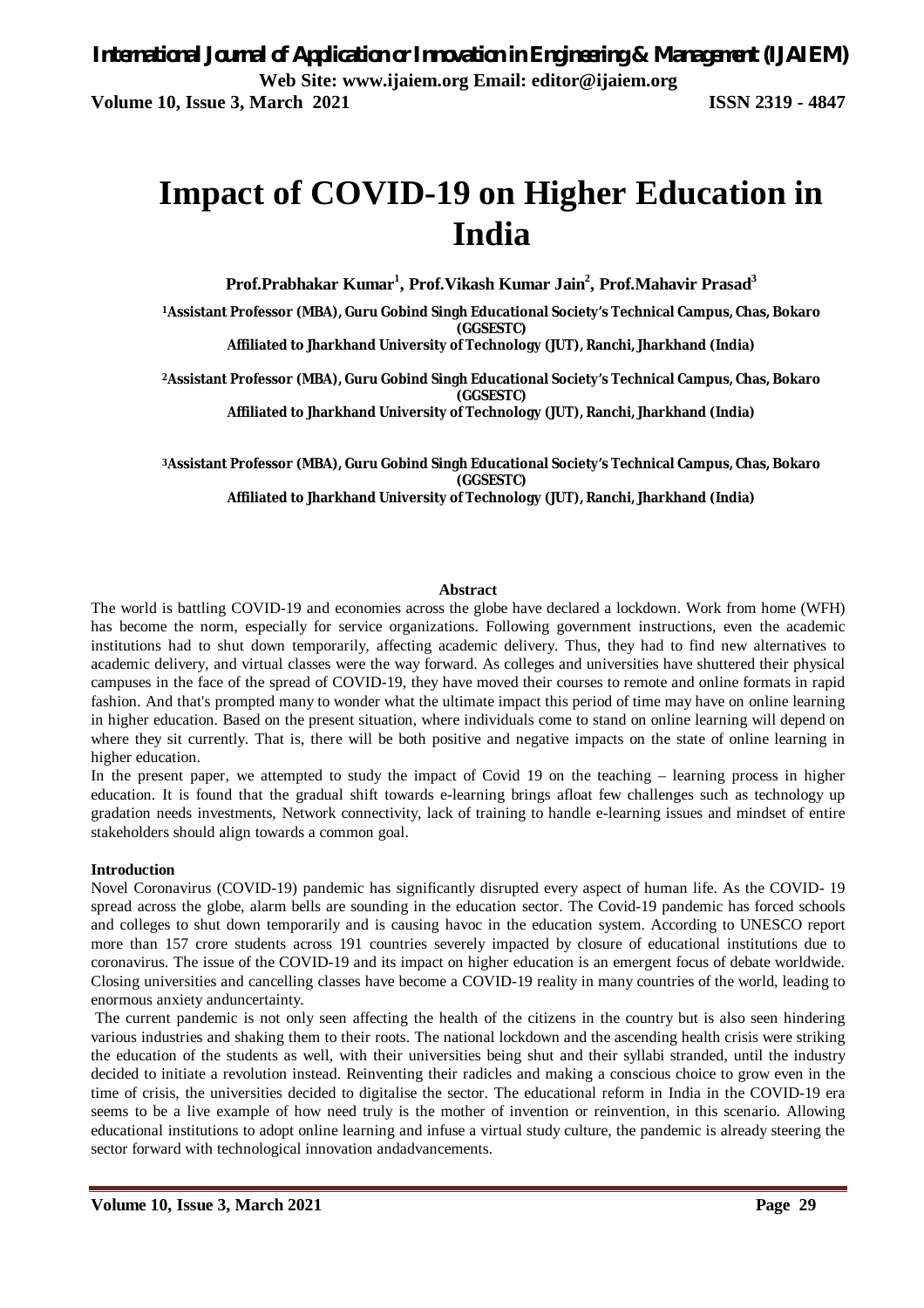## *International Journal of Application or Innovation in Engineering & Management (IJAIEM)*

**Web Site: www.ijaiem.org Email: editor@ijaiem.org**

#### **Volume 10, Issue 3, March 2021 ISSN 2319 - 4847**

The switch to online education has been ensuring that students suffer no loss of studies and their progress is being tracked simultaneously with timely evaluation. It is probably a first for India to experiment with the education system and make a paradigm shift to the virtual world, blending classrooms with online learning. Alchemising education with technology and forming a collaborative strategy to tread ahead while providing online lectures will also enable the students to learn creatively. Boosting retention of the syllabus by using innovative technology, the universities are also engaging students to learn by choice and not just by their physical presence in a classroom. Furthermore, providing AIenabled learning by universities as they offer diverse courses in association with other collaborations is only making the country envision a new tomorrow based on educational reforms.

The purpose of this research is to investigate the impact of COVID-19 on higher education. Efforts should be made identify and investigate the challenges that presently our higher education system is facing due to COVID- 19 disruption. The opportunities will be explore for the future of higher education in the post-COVID-19world.

#### **Review of Literature**

UNESCO has estimated that around 1.26 billion children or 70 percent of children around the world have had their education interrupted because of the pandemic and a large number of these children are from what UNESCO calls the "low tech or no tech" phase, with India contributing 300 million of the 1.26 billion children.

Given this backdrop, Professor Sahana Murthy explained the context behind the surge of online education in India as the idea of "Emergency Remote Teaching". She asserted, however, that there is a difference between emergency remote teaching and effective online learning. She explained that for online teaching, along with the requirement of tools such as online platforms, one needs access as well as trained teachers. She concluded her opening statement by emphasizing on the importance of changing the mindsets of th teachers as well as students since online teaching only limits to a through a face-to-face lens. One way in which this could be implemented is through the LCM Model, which focusses on a "learner-centric approach towards the designing and conducting of onlinecourses."

Dr. ShakilaShamsu shed light on the use of technology for education should not be seen as an outcome of the pandemic, but as an idea that has been continuing for several years. She corroborated this point by outlining the efforts of the National Mission on Education Through ICT which was a strong recommendation of the 11th five- year plan. She explained how the Satellite Instructional Television Experiment in the 1970s and educational broadcasting that happened over the radio were ways in which technology was used in the field of education, giving "equitable access" to all those learning through those mediums. The Union HRD Ministry had launched a TV channel for students to take online courses and at present 15 million students are enrolled with it. It also launched a subsidiary direct-to-home channel in 2019, called SwayamPrabha. The number of viewers have been doubled compared to its parent channel. She believed that the reason India is not able to transition swiftly from face-to-face education to remote learning is the lack of institutional preparedness and accessibility by students to the new mode of delivering classes. She also suggested that "higher education institutions should begin to construct an academic plan of action." Therefore, there is a "need to guide institutions, faculty and students to repurpose e-content in a manner that fits into the curricula for achieving the desired learning objectives of that particular course". She concluded her opening statements by saying that to reach a larger audience, it is essential e- content should be made available in regionallanguages.

Dr. AshwinFernandes pointed out that COVID-19 brought a "second wind to higher education in India." He believed this is because of three main reasons. Firstly,the increased use of technology for various ideas, especially for education, has "instilled confidence for users" Secondly, India has tried to follow the footsteps of UK, US and UNESCO models of online education and lastly it depends on how both these factors "level the playing field for Indian universities." Discussing the survey conducted by his organisation which focussed on whether India was ready for a digital transformation, he revealed that more than 80 percent of India's population use their mobile hotspot for accessing the internet. Out of which, 96 percent of students who used mobile hotspots to gain access to educational resources had problems with internet connectivity. This, according to him, could be happening because of the low cost of internet in India, as it led to the overloading of systems. He believed that India is currently in Stage 1 of the transition from faceto-face learning to online education, where classes have begun to be taken online. Stage 2 of this transition is where there is "100 percent course delivery online (assessment, grading)" and Stage 3 is where there is "complete delivery of course credit online (online degrees)." He concluded by suggesting that, for India to make an effective shift to online platforms for education, it needs to address the power supply issues as soon as it can, enable a shift in mindset towards online teaching and learning and conduct robust training for faculty and students on ed-techtools.

Dr. V. Sridhar explained the "Taxonomy of Online Education", which includes "Learning Management", "Course Delivery", "Assessment and Evaluation" and "Sync Course Conduct." Agreeing with Dr. Fernandes on the overloading of network connections leading to the poor connectivity experienced by students in online education, he suggested a few potential solutions. Firstly, we should record for later reference and providing internet connectivity through DTH or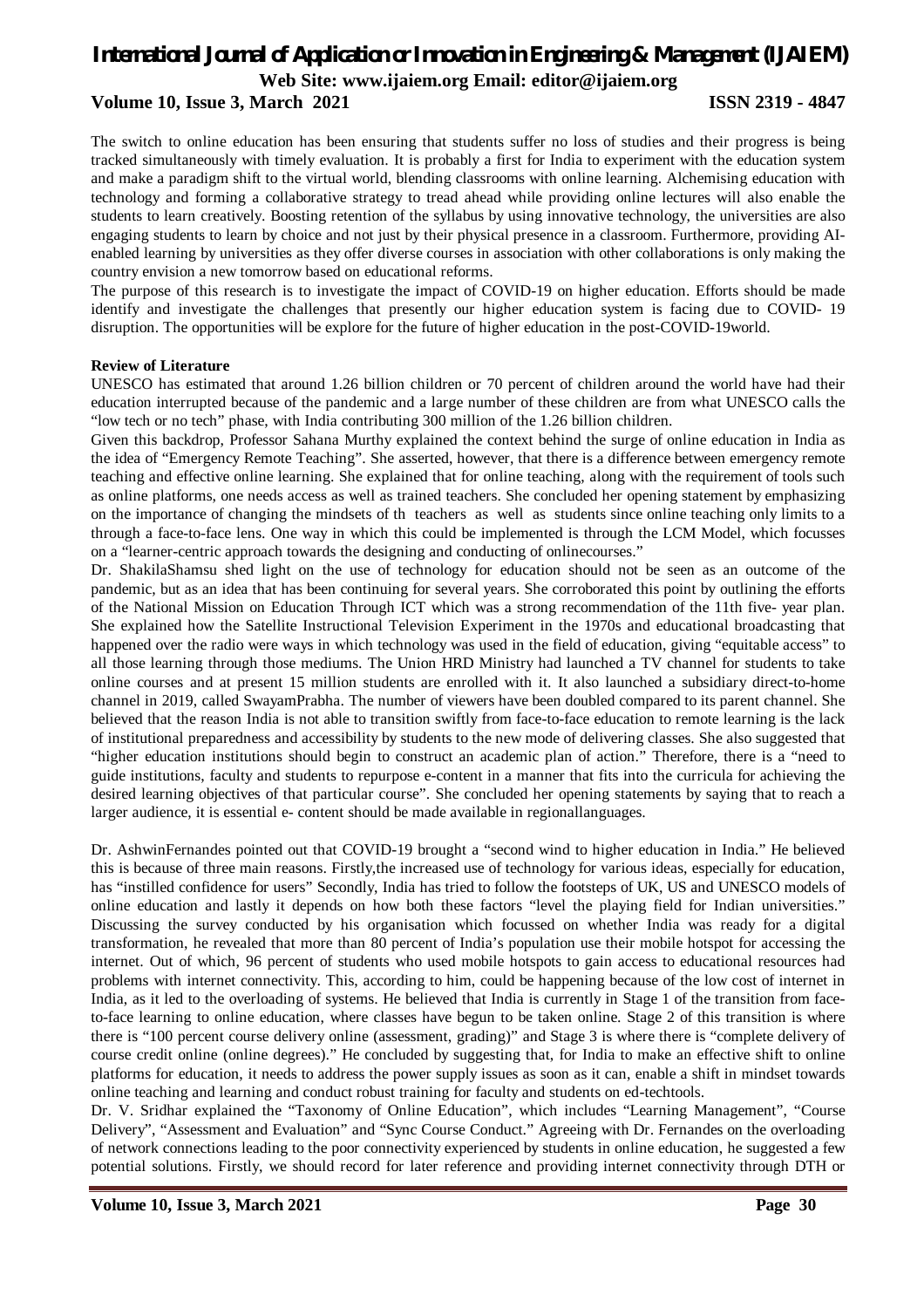### **Volume 10, Issue 3, March 2021 ISSN 2319 - 4847**

cable networks or give internet connection through landline infrastructure. Another roadblock to online education, is the monitoring of online assessment. In order to improve internet connection in remote areas, connections could be taken from cities or places with a possibility of higher internet connection and access.

According to Antonius Raghubansie, Head of Teaching and Cultural Centres in India, British Council, "During the virtual classes, we are ensuring that students can have an interactive experience with their teachers and classmates, similar to how British Council classroom experiences are. Additionally, there is a pool of exciting and interactive online learning resources to improve English grammar, vocabulary and build knowledge across subjects. From young learners to working professionals, anyone anywhere can access these resources, available free of cost."

According to Market research report by Technavio, the online education market size in India is expected to grow by USD 14.33 billion during 2020-2024. The report also provides the market impact and new opportunities created due to the COVID-19 pandemic. The impact can be expected to be significant in the first quarter but gradually lessen in subsequent quarters – with a limited impact on the full-year economic growth.

High Internet penetration has led to the creation of an extensive customer base for companies operating in the elearning market. As the traditional education system in India is insufficient in providing services to all the segments of the education and skill development market, learners are looking for alternative education sources, leading to the growth of the online education market in India. The country offers significant opportunities for players offering products or services based on digital platforms. For example, Bangalore-based BYJU'S, an Ed- tech company, launched its mobile app in 2015. This app has been downloaded by more than 6 million users across India. Hence, with the combined incremental penetration of the Internet and smartphones in the Indian economy, the user base for e-learning is expected to increase, thereby driving marketgrowth.

Above Literature reveals that the education sector needs solutions from the access front, pedagogy angle, the teachertraining front and the collaboration angle to effectively tackle the problem of providing education through technology. There is also the need for more tech-savvy educational institutions to "handhold" lesser tech-savvy ones, putting in place a proper plan-of-action for students, teachers and institutions as well as the ensuring teacher- training in the use of technology for education. Also, the institutions should collaborate to improve the quantity and quality of education provided through technology. The government must provide better internet connections to its citizens, while educational institutions must move on from just online classes to 100 percent online delivery and assessment and also complete online delivery of course credits. India should try and use the current opportunity to improve its education base with lowercosts.

#### **Research Methodology**

Present study is based on Descriptive Research. Present research work is set to study following objectives.

1. To study the impact of COVID 19 in higher education inIndia.

2. To understand Challenges and Opportunities in higher education inIndia

3. To understand the teaching and learning process after COVID 19 from differentstakeholders

Required data is collected from variour reports of Government Agencies, Different Educational Apex body reports and websites. This study is restricted to Indian Higher Education Sector only

#### **Impact of Covid-19 on Higher Education**

Any change that is so disruptive is also likely to bring with it some new opportunities that will transform the higher education system worldwide and especially in a country like India which is planning to bring about a planned reform in thissector.

#### **1. Digital Transformation of EducationSystem**

Due to the accelerated adoption of digital technology triggered by the lockdown, educational institutes, business houses, data management methods and online education solutions have been forced to work in tandem. Many educational institutes are considering this as an ideal time to experiment and deploy new technology to make education delivery possible and meaningful. In a move to not let the crisis hamper the curriculum, digital transformation has become a new norm with educational institutes across the country.

Many are leveraging it as a chance to be more productive and efficient while developing innovative and improved professional skills through online learning andassessment.

#### **2. Change in teaching and learningapproach**

Due to Covid 19, the adoption of technology in education has led to an unprecedented transformation from teachercentric education towards student-centric education. Virtual classrooms and various online tools are helping to continue and enhance the engagement between the teacher and students as close to the classroom type experience. Going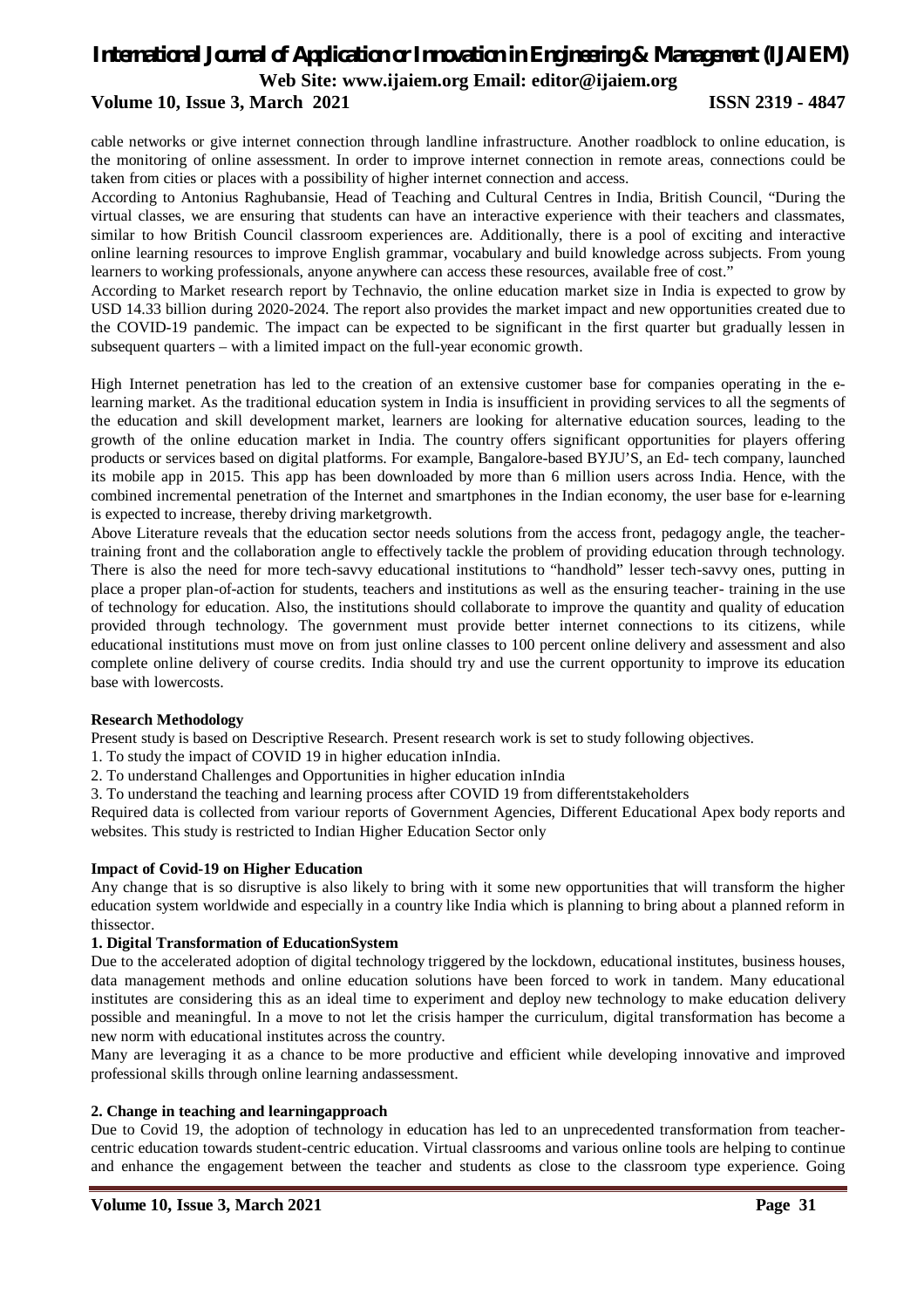#### **Volume 10, Issue 3, March 2021 ISSN 2319 - 4847**

forward, smart classrooms are making everything possible from teachers and parent meetings to staff/management meetings, providing the necessary interactivity.

Virtual classrooms and various online tools today allow us to make the engagement between the teacher and students as close to a real, in-classroom like experience, as possible. Technology-based education makes the education system more transparent and equal. Digital education needs a balanced coordination between course content, educationists, technology and course-takers and it can only be successfully implemented with the availability of basic amenities like internet connectivity, availability and affordability of online systems, PCs, laptops, software, etc. Nonetheless, we can't deny the fact that here in such extreme situations, COVID-19 has only accelerated the adoption of technology to make quality education accessible toeveryone."

#### **3. Use of e-learningplatforms**

Apart from government sponsored resources, there are other e-learning platforms such as ZOOM, Google Meet, Webex which are interactive and can be accessed from home. These platforms allows educators to create online classes whereby they can store the course materials online; manage assignments, quizzes and exams;monitorduedates;graderesultsandprovidestudentswithfeedbackallinoneplace.

Similarly, Faculty members and students may do video/audio conferencing through Skype, WhatsApp, Google Hangouts and other similar e-resources for discussion related to their course. There are numerous screen recording videos like Screen Hunter, Camtasia screen recorder, windows screen recorder, etc. Using these tools, teacher can make tutorialvideos.

Moodle,is another option, which is an Online platform with number of features for conducting online examinations. It can create and store a question bank on the Moodle platform. The test time slot and time spancan be set for the particular test with which we can test students. In thesePlatforms, the teaching faculty has to first add their students to the list and then upload their lectures, course material, audio instructionsetc.

Most of the students who are on the rolls of higher education institutions have smart phones and other devices irrespective of economic health in urban areas, so e-learning methods can hold ground till the virus iscontained.

#### **4. A change in the purpose oflearning**

The course of learning and the way curriculums are taught may change. Aspects that were once considered fundamental to education may be revised to largely accommodate life skills of the future.

Not just careers, but residents of the future as well will require skills like resilience, adaptability, collaboration, communication, empathy, creativity and emotional intelligence. Learning inschools will haveanewpurpose,anditwillbeamajordeviationfromtheinformation-focusededucationoftoday

#### **Opportunities in Covid 19**

#### **1. Rise in BlendedLearning**

Universities and colleges will shift to a model of blended learning where both face to face delivery along with an online model will become a norm. This will require all teachers to become more technology savvy and go through some training to bring themselves to the level that would be required.

New ways of delivery and assessments of learning outcomes will have to be adopted which opens immense opportunities for a major transformation in the area of curriculum development and pedagogy.

#### **2. Learning management systems to be the new norm**

A great opportunity will open up for those companies that have been developing and strengthening learning management systems for use by universities and colleges.

This has the potential to grow at a very fast pace but will have to be priced appropriately for use by all institutions.

#### **3. Improvement in learningmaterial**

There is a great opportunity for universities and colleges to start improving the quality of the learning material that is used in the teaching and learning process.

Since blended learning will be the new format of learning there will be a push to find new ways to design and deliver quality content especially due to the fact that the use of learning management systems will bring about more openness and transparency in academics.

#### **4. Rise in collaborativework**

The teaching community to a large extent has been very insulated and more so in a country like India. There is a new opportunity where collaborative teaching and learning can take on new forms and can even be monetized.

Faculty members/ teachers can deliver online courses to even students from competing institutions. Collaborations can also happen among faculty/teachers across the nation to benefit from eachother.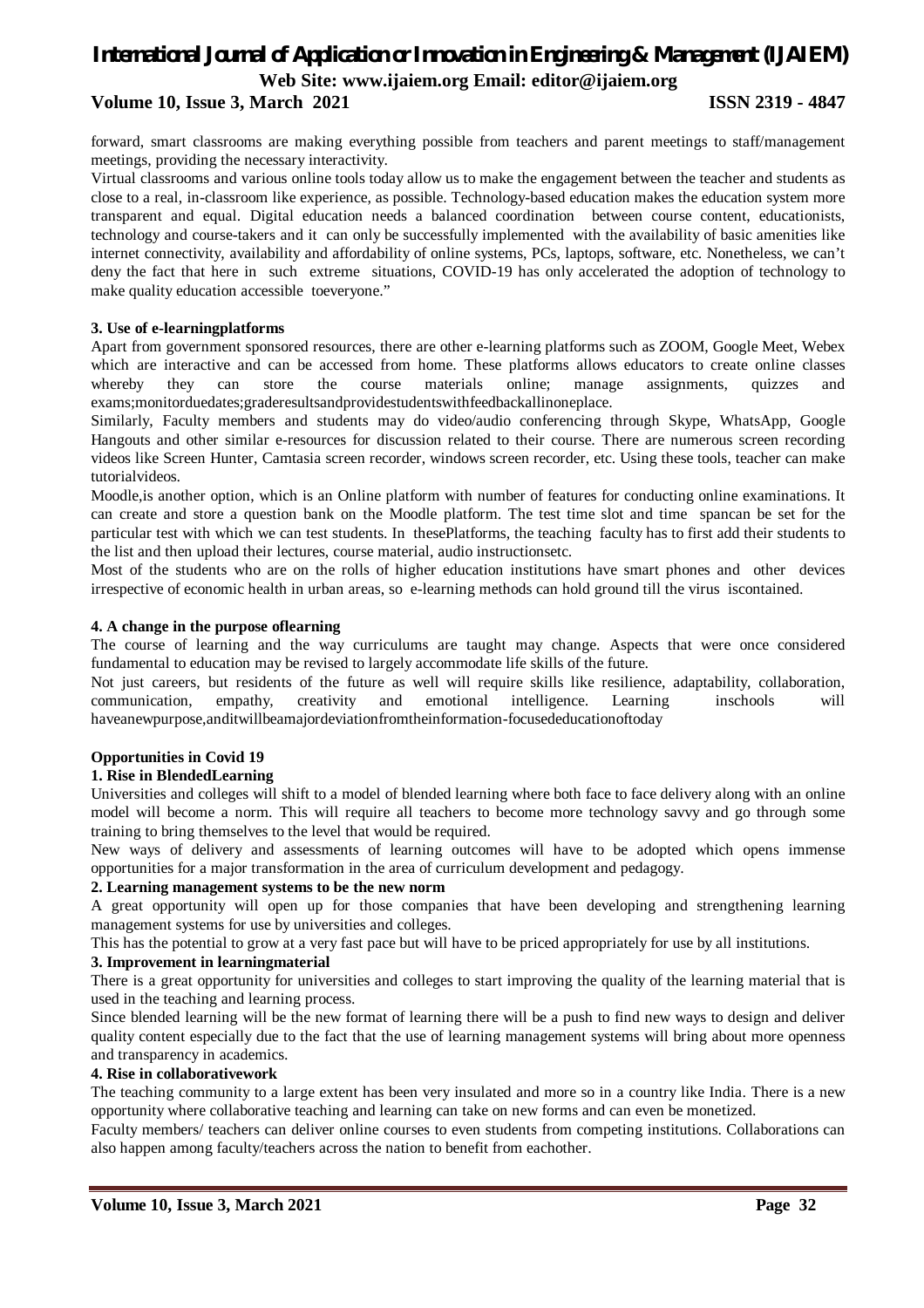#### **Volume 10, Issue 3, March 2021 ISSN 2319 - 4847**

A large number of academic meetings, seminars and conferences will move online and there is a possibility that some new form of an online conferencing platform will emerge as a businessmodel.

After all this, there is one certainty that we can envisage and that is going to change how higher education will operate globally and in India. India is not just going through a reform in the higher education sector, but now it will go through a major transformation ingeneral.

#### **Challenges in Higher Education**

The COVID-19 pandemic scourging across the globe since late January is turning out tobeanunprecedented challenge. The lockdown has not spared delivery of education either domestically or internationally. While institutions have moved to the virtual world, the related benefits provided byin-classroom teaching beg to tag along. Following is a look at associated challenges within the higher educationdomain:

### **1. The midnighttransition:**

The lockdown has forced educational institutions to evolve their teaching methodologies from in-person lectures to e-Learning platforms almost overnight. Every stakeholder within the education domain has their task cut out for them. For students, homes have turned into schools while for parents they have turned into office cubicles.

Institutions must train students to be more adaptable in their learning approach. Thus, institutions must emphasise on the importance of teaching their students life skills like creativity, collaboration, emotional intelligence and continuous learning. At the same time, daily assignments and interactive coursework must stave off the lethargy associated with staying indoors. Educators must rise up to the challenge.

#### **2. Changing Role ofEducators:**

While in classrooms, a teacher can judge the involvement of students through theirbehaviourand accordingly adjust the delivery of a lecture. On a virtual platform though, such benefits are non -existent. Educators have to adapt against such shortcomings developing into their Achilles Heel. As Seth Godin once rightly claimed, 'When things go digital, everything that can be measured, will get measured!' The role of educatorsaseffectiveknowledgedispensersisunderscrutinytodaymorethaneverbefore.

Educators must undergo regular training to ensure adequate optimisation of their efforts to benefit students. Gaining regular insights on their lecture delivery, frequent assessments to gauge the effectiveness of student learning and their ability to interact with students through technology-based media are key metrics every educator must focus upon. Thanks to the virtual platforms, today's educators can be accessible globally.

#### **3. eLearningplatforms:**

Institutions have to quickly shortlist the eLearning platforms that fulfill their needs. The EdTechspace, ZOOM havewitnessed phenomenal personalisationand growth in recent months. Learning Management Systems have been a part of the student learning process since the early 2000s. This has allowed the smooth transition of our students into the eLearning phase. Additionally, recent months have seen a rise in the numberofstudentstakinguponlinecertificationsinordertobolstertheirprofiles.

#### **4. Passive learning bystudents**

The sudden shift to online learning without any planning -- especially in countries like India where the backbone for online learning was not ready and the curriculum was not designed for such a format. It has created the risk of most of our students becoming passive learners and they seem to be losing interest due to low levels of attention span.

Added to this is that we may be leaving a large proportion of the student population untouched due to the digital divide that is part of many developing nations including India.

#### **5. Administrativeconcerns:**

The biggest losers (if I may call them so) in the current pandemic are students in the final year of their studies. By December 2019, most had earned a well-deserved internship/job offer. Unfortunately, this pandemichascastashadowontheirpoststudiessituation.Itisdishearteningtoreadtherelatedpostsfrom such students on LinkedIn. Companies have gone into a huddle. Some of them have frozen the recruitment process.

#### **6. Access of Internet at remoteplaces**

Even though the country has been adapting to the new-age learning, but there still liesan obstacle in making the endeavoursentirely successful. What still remains intact is that only 45 crore people of our total population of the country have access to the internet and thus to e-learning. The people residing in ruralareas are still very much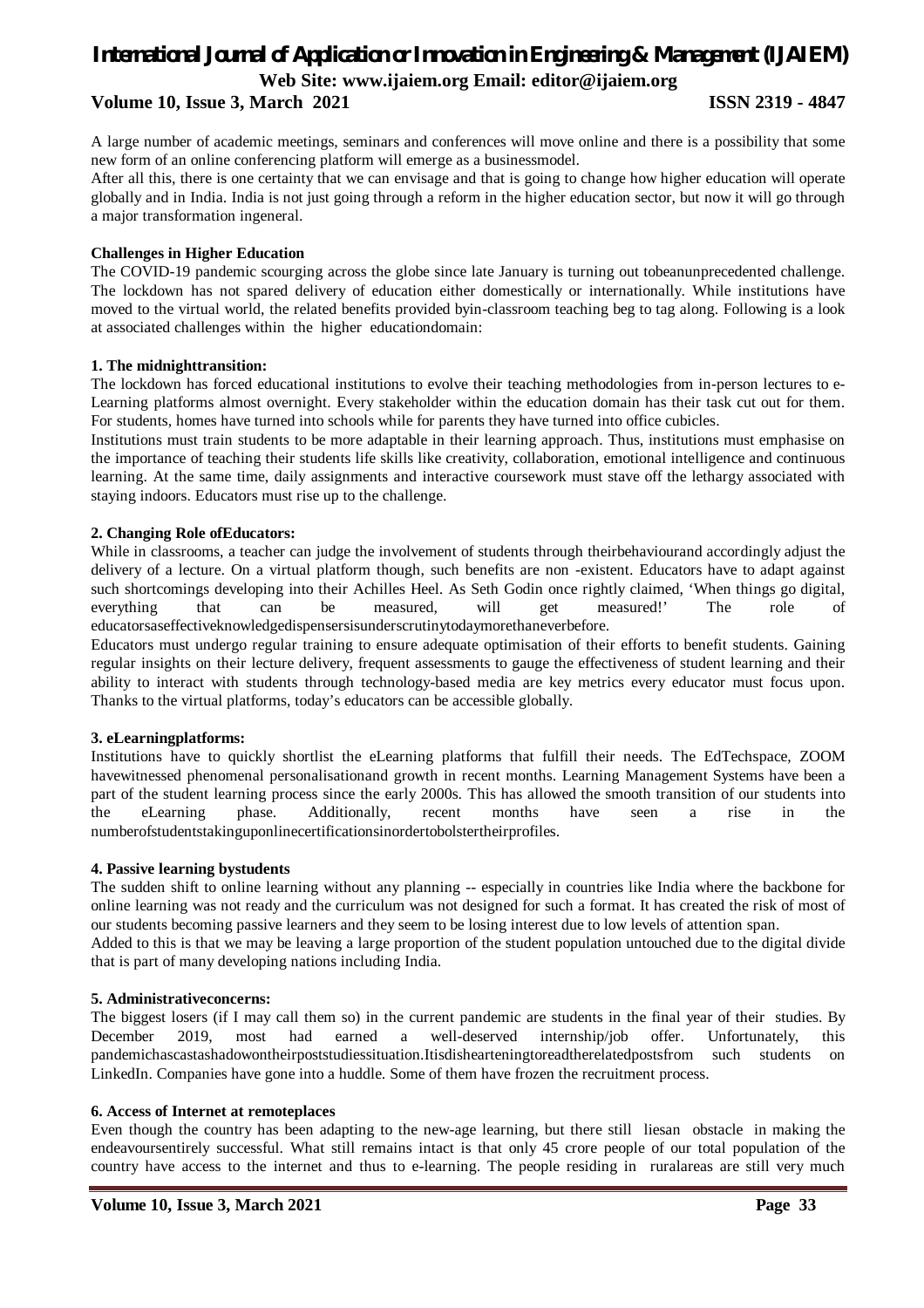#### **Volume 10, Issue 3, March 2021 ISSN 2319 - 4847**

deprived of the latest advancements and therefore hampering the cause of online learning. Now, virtual classrooms are not only dependent on e-lectures but alsorequire one to have access to the e-content and online study material, practisesheets etc. as well. And that's where we lag behind as Indiais not fully equipped to make education reach all corners of the nation via digital platforms or online classrooms.

The students who aren't privileged like the others will be held back due to the current resort and there is no denying that. But universities and the government of India are relentlessly trying to come up with a solution toresolve thisproblem.

#### **Role of Government**

In response to the challenge of colleges and universities being shut, central government, state governments and private players have come up with various initiatives to support and benefit the students. Ever since the lockdown started, the government has taken numerous measures to ensure that the impact of the crisis on education is theleast.

They initiated and directed to use numerous online platforms effectively by engaging students with online learning through Information and Communication technology techniques. The Government of India through its Human Resource Development Ministry and diverse departments working under it are bringing out numerous initiatives. The University Grants Commission and its Inter University Centres(IUC) - Informational and Library Network(INFLIBNET) and Consortium for educational Communication (CEC) arepartofthisnetwork.Theseplatformscanbeaccessedbyteacher,studentsandresearchers.

The UGC recommended that universities develop virtual classroom andvideoconference facilities, give staff training in the systems and upload materials to websites, with the aim of shifting about 25 per cent of syllabi online. The UGC also urged flexibility in modes of conducting exams, which could be done in - personor online. Assessments could be based half on various evaluations and half on the previous semester'sperformance.

The Government is not leaving any stone unturned for arranging/ scheduling study material via various platforms. To help students continue their learning during the pandemic, various e-learning portals and apps have been launched by the government and education bodies such SWAYAM, MOOC (Massive Open Online Courses), E-Pathsala, SWAMPRABHA, e-SHODH SINDHUetc.

#### **Teaching and Learning After COVID-19 For Institutes/ Universities**

1. Fundamental structural changes should be made in the curriculum/syllabi and programmes should be popularized to attract students across the countries. Skill development should be part of the curriculumin Engineering and science degree programmes. This will create future entrepreneurs. Thisisonewaytobeatunemploymentandincreasebusinessskillsamongsttheyouth.

2. Online examinations, Online open book examination, viva-voce through video conferencing, online meetings, once were a myth for class education but now it has in discussion for a mass education as well.

3. Future educational model would be a blend of classroom teaching + hands on experience + online learning. Similarly online platforms will help for concurrent evaluation of students and hopefully university evaluation aswell.

4. Every university will have its e-learning platforms likeSwayam.

5. B-Schools are supposed to be residential schools. Now without spending in physical infrastructure, it is possiblebyinvestingintechnology.Leteverystudenthaveatleastatabwithher.

#### **For Teachers**

1. Students and faculty got introduced with different online platforms which hopefully remain in use in futurealso.Theformatoftimetablewouldchangeto24x7teachinglearning.

2. 24 x 7 may help to strengthen bonding between faculty and students. This will help better understanding ofstudents.

3. Flexi-time for faculty as well as for students is possible which may help in maintaining work life balance.

4. The faculty should establish themselves as "competent" individuals who can deliver what thestudents expect. To establish faulty should be active in research and research publications and gain experience /skills in onlineteaching.

#### **For Students**

1. Choicebasedcreditsystemisnowwithinreach.Studentsdon'tneedtotravelbutjoinonlineclasses.

2. Sharing expert faculty lectures to the students at university, national and international level is possible.

3. Students can attend lectures from guests, professional from any corner of the world through video conferencing is withinreach.

4. A student living in the interior of the country can master a course on AI or big data without paying a considerable fee. Indeed, over the next few years, the number of students who get an education online will growconsiderably,"